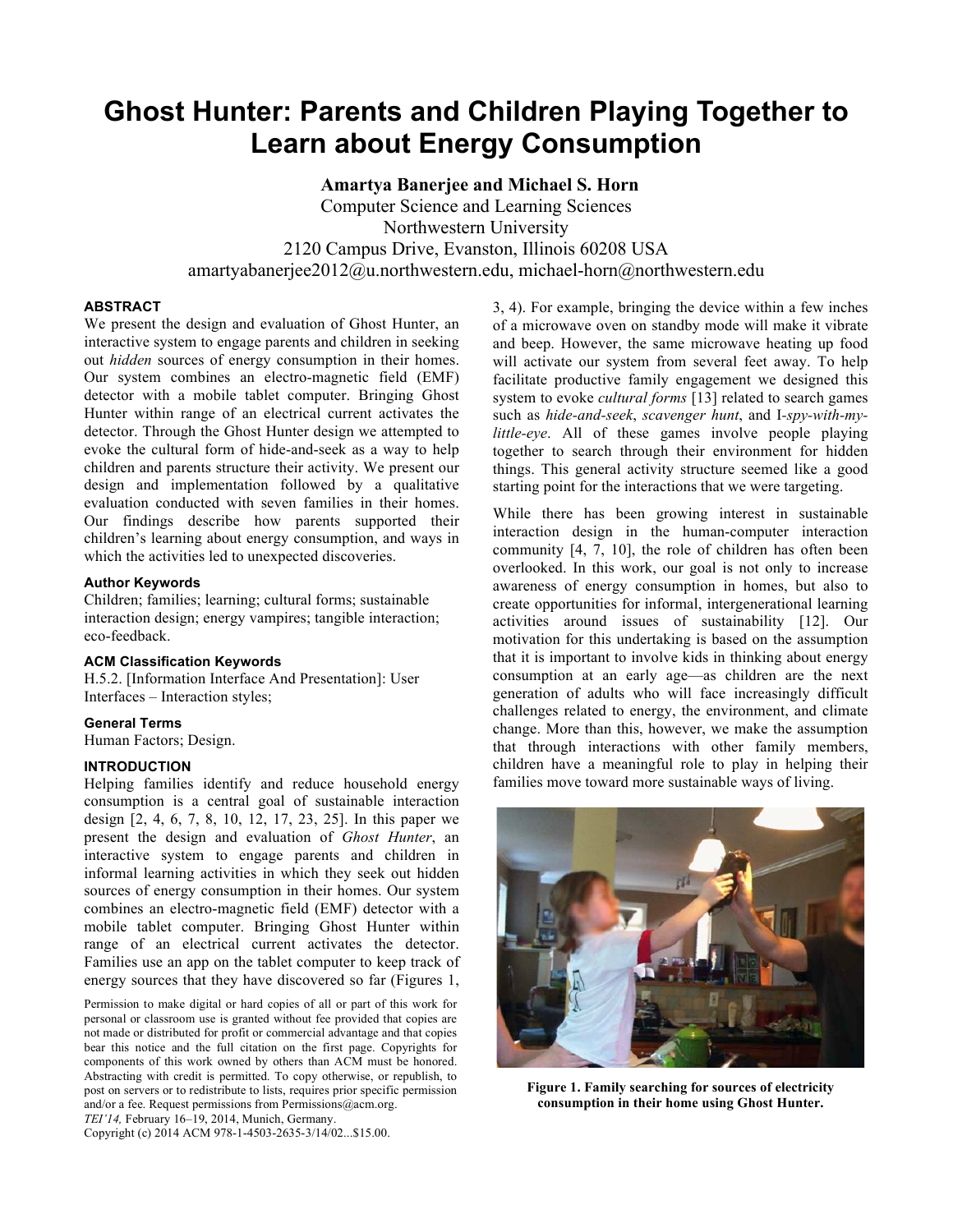In this paper, we briefly review some of the most closely related work along with the theoretical underpinnings of our design. We then present the design and implementation of the Ghost Hunter system followed by a qualitative evaluation conducted with seven families in their homes. Our findings elaborate on the ways in which parents support their children's learning about energy consumption, and how these activities lead to unexpected discoveries.

## **RELATED WORK**

Ghost Hunter builds upon the following areas of previous research: (1) eco-feedback technology for homes and (2) playing to encourage pro-environmental behavior.

#### **Eco-feedback technology for homes**

According to Fitzpatrick and Smith, environmental sustainability begins at home [6]. Currently, energy consumption in homes is largely invisible; the energy delivery infrastructure conceals the intermediary steps such as mining, processing, and transmission. Thus, one goal of eco-feedback technology is to help make consumption more visible in terms of scale and impact [2].

There are numerous examples of research in the HCI community that aims to help connect people with resource consumption. With Upstream, Kuznetsov and Paulos use a traffic-signal based metaphor to convey water consumption [17]. Gustafson and Gyllensward presented a less literal eco-feedback technology called the Power Aware Cord that gives ambient feedback by visualizing the use of energy through glowing pulses and intensity of light [11].

More recently, with the Shower Calendar, Laschke et al. presented a concept aimed at reducing water consumption for showering [18]. A display installed in the shower showed dots that changed in size with the consumption of water. Froelich et al. took a broader look at water consumption by exploring eco-feedback designs based on data from fixture level sensors [8]. They emphasize the point that "eco-feedback displays do not just visualize consumption, they document *household activities*."

Many of the studies discussed above, along with the commercial products [22], focus on eco-feedback that assumes rational decision-making. Things like: "this is green, I should continue to do this", or "this number is very high, I should try to reduce it" are inherently less subtle and have the potential to break down as a paradigm because of social dynamics in a home. According to Strenger [25], current eco-feedback systems cast householders as "microresource managers" making rational choices; they do not take into account social or familial dynamics that can affect rationality. Similarly Pierce et al. [23] found that interactions with technology in the home are performed unconsciously, habitually, and are mostly irrational.

Designing for domestic sustainability, therefore, involves improving the visibility of resource consumption, addressing social dynamics of households, and working towards a shift in social and cultural values.

More importantly for us, most eco-feedback and management technologies tend to be adult-centric (with a few notable exceptions [e.g. 3, 27]). This is troubling because children, a segment of the population that could meaningfully contribute to resource management, are potentially being excluded. A good example of work that considers the role of children is Desjardins and Wakkary's study of opportunities to develop eco-feedback for children based on their understanding of sustainability and their own visualization of their homes [3].

# **Playing to encourage pro-environmental behavior.**

The relationship between *play* as a learning mechanism and its potential for promoting pro-environment outlooks is interesting for this project. Play has long been explored from a sociological perspective. Huizinga [14] described play as a socially cultivated activity, where learning is undertaken without fear of any social repercussions. Huizinga's definition of play represented it as clearly structured and having elements of repetition and alternation. More recently in the HCI community, Gaver proposes a decoupling of the design of technology for work from those of play; designing for play is suggested as a means of promoting curiosity, wonder and reflection [9]. While Gaver borrows the term *homo ludens* from Huizinga, his stance is differs from Huizinga's due to its deliberate lack of structure. Using a situated messaging device called *Wayve*, Lindley et al. explored playfulness in a familial setting [20]. One of their conclusions mentions that technologies need to "allow activities to unfold in a separate sphere", referring to spatial and temporal separation of play from work and productivity. Zhang et al. [27] presented Tagtiles, an interactive educational game for learning about energy and the environment. Their results indicated that for the design of learning systems for children, playful interaction is very important. Designing for play while maintaining a structure (albeit one with a degree of openness [20]) is closely aligned with the design goals of Ghost Hunter.



**Figure 2. Two Ghost Hunter concept sketches.**

# **DESIGN GOALS AND PROCESS**

Our goal in this project is to support informal learning opportunities for parents and children in homes around issues of energy consumption and sustainability. As part of this goal, we hope to encourage productive parental involvement in the activity by tailoring the experience to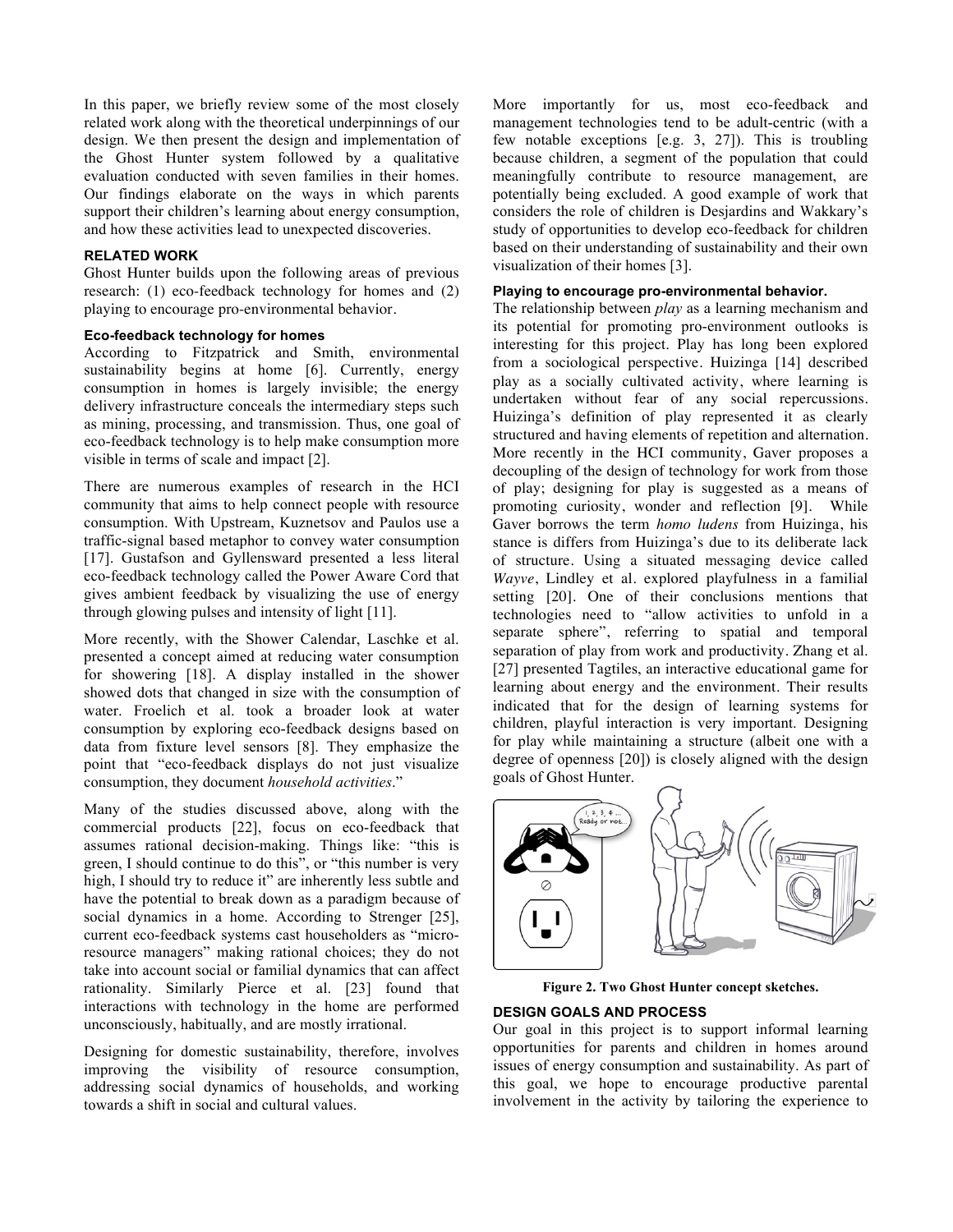children's needs and abilities. Finally, we hope to support self-directed and open-ended explorations around four learning objectives.

# **Learning Objectives**

- 1. To increase awareness of electricity consumption in homes. For example, a child may never have considered that her family's fish tank consumes electricity.
- 2. To understand that different types of devices and appliances consume different amounts of electricity. For example, a hair dryer uses more energy than a cell phone charger, but only when it's on.
- 3. To understand that many devices consume electricity even they are off or on standby (so-called vampire power or phantom load).
- 4. To become familiar with the basic unit of electricity consumption—kilowatt-hours (kWh)—even if families don't entirely understand what the unit means.



**Figure 3. The back of the Ghost Hunter assembly.**

## **Designing from Cultural Forms**

In our design process we were guided by the idea of creating learning environments that are responsive to cultural foundations and resources [13, 16, 19, 21]. In particular, we were interested in ways to shape objects and situations so as to evoke existing *cultural forms* [13]. By cultural forms, we refer to social constructions, conventions, and systems of representation that evolve in societies and cultures over relatively long periods of time [24]. Examples include things like counting systems, social conventions, games, tools, monetary currency, and so on. Cultural forms often involve physical artifacts (as in games like dominoes), but they can also consist entirely of patterns of activity (such as games like hide-and-seek).

One valuable property of cultural forms is that they involve predictable patterns of social activity. For example, in a game like hide-and-seek, families have existing patterns of activity that not only enable them to play together but also to help young children learn how to play as well. Think of a toddler playing hide-and-seek with an older sibling or a parent. Parents might do things like ask leading questions ("do you think he could be hiding under something?"), model the physical tasks of hiding and seeking, and provide emotional encouragement at key points during the game. In this project our aim is to evoke specific cultural forms

through our designs in an effort to help families bring these kinds of practice-linked resources to bear on the novel activities that our system supports (namely, seeking out sources of electricity consumption).

Thinking about this project from the standpoint of cultural forms helped us to identify several possible design directions. We knew that we wanted to involve parents and children together in exploring the home, and search games seemed like a good fit for the types of activities we were targeting—one in which kids search in odd places (e.g. behind couches and so on) to find hidden things. Given these constraints, we thought that games like hide-and-seek, scavenger hunt, and I-spy-with-my-little-eye would be valuable for supporting parent-child interaction. In our evaluation we describe some of the ways in which parents similarly supported children's learning in energy hunting games.

# **IMPLEMENTATION**

Appliances and devices generate detectable electromagnetic fields (EMF) as they consume electricity. To implement Ghost Hunter we attached a simple EMF detector circuit [5] to a tablet computer (a 7-inch Samsung Galaxy tablet computer running Android 4.0). A small I/O board [15] provides a USB interface between the EMF circuit and a tablet computer (Figure 3). 9V batteries power both the I/O board and the EMF detector. This hardware solution leads to a completely standalone device that is small enough for children to hold and light enough to explore a home with minimal fatigue. This solution has the added benefit of working in any indoor setting because it does not rely on special infrastructure or an augmented environment. This allowed us to increase the ecological validity of our evaluation by testing in participant homes.

An app running on the tablet computer reads EMF values from the I/O board, which are then scaled to a range from 0 to 100. The app presents a menu of common energy consumption appliances shown as a grid of icons (Figure 4, left). When families identify a source of electricity, they can then select one of the icons from the menu. We also provided a generic icon (a light socket) to capture miscellaneous appliances that are not included in our list. After selecting an icon, the app displays information about that particular appliance's energy consumption, both in "on" mode and in "standby" mode (Figure 4, right). Users are then able to add the device to a list energy consumption sources they had found so far. To determine power consumption values for various devices, we used a table of average energy use for a US family in 2006 [26].

We designed the app to give users a combination of visual, auditory, and haptic feedback. The scaled EMF value is shown on a slider (Figure 4, top left); when the value crosses a threshold, the tablet vibrates and beeps at a frequency proportional to the EMF value. This feedback is designed to enable families to *feel* the energy, and the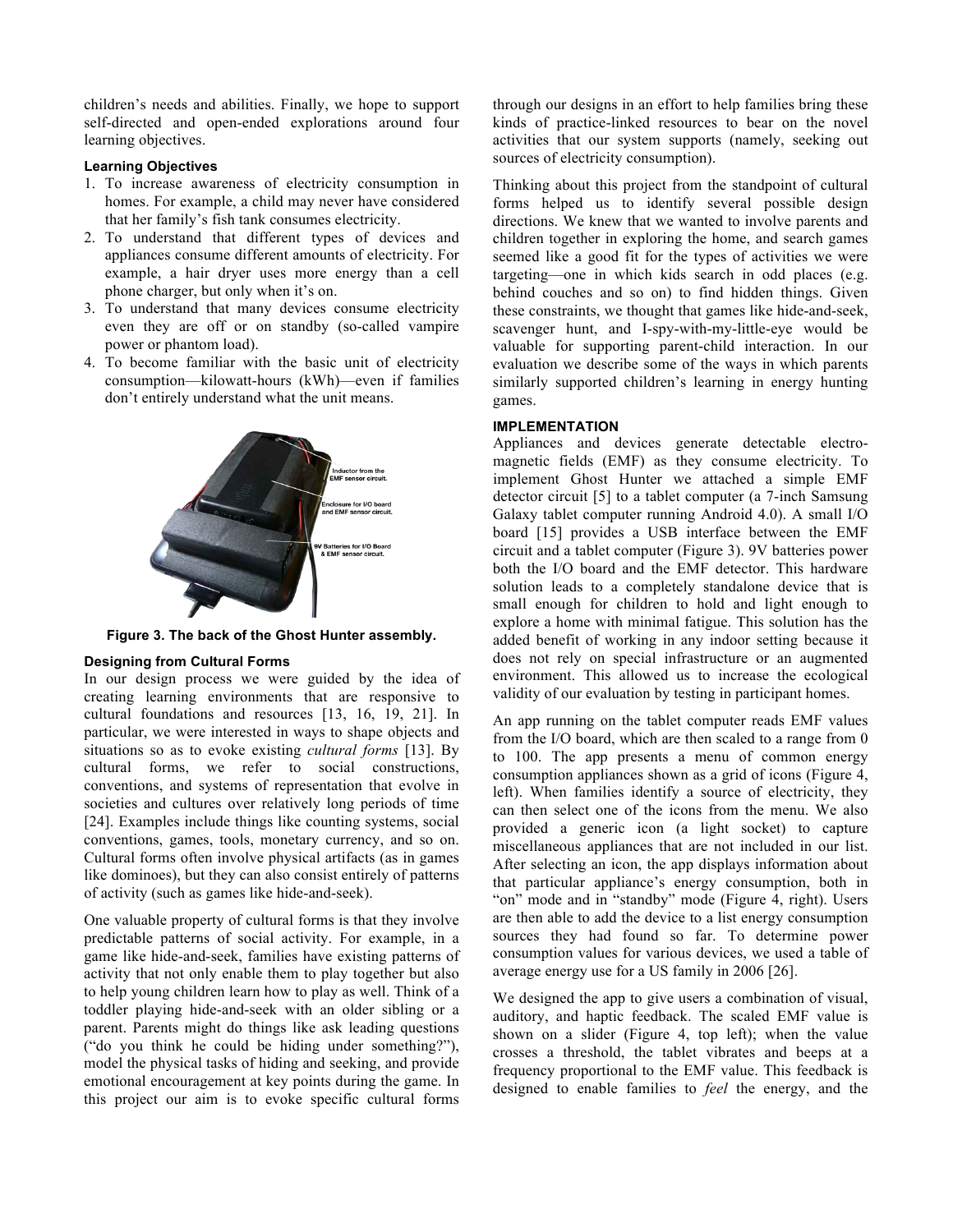children in our evaluation seemed to enjoy this mix of vibration and sound.

## **RESEARCH QUESTIONS**

In evaluating our prototype, we were interested in three research questions. First, we were interested in the ways in which families would spontaneously use Ghost Hunter in their homes. How would they structure the activity and what roles would various family members play? Second, we were interested in whether or not families would structure their activities around existing cultural forms, specifically search games like hide-and-seek or scavenger hunt? Finally, guided by our four learning objectives, would our design help families learn about energy consumption? Specifically, would families discover unexpected sources of consumption? Would they learn that some things use more electricity than others, and that many devices use electricity even when they are off? And, would they become familiar with the kilowatt-hour as a unit of consumption?



**Figure 4. The Ghost Hunter app indicates the strength of an electro-magnetic field (top left) using a combination of visual, auditory, and haptic feedback. The app displays a list of icons (left) showing common devices and appliances. The details screen (right) shows typical consumption levels.**

#### **STUDY**

#### **Participants**

Over a period of one month, we conducted seven evaluation sessions with families in the northern Chicago area. Each session was conducted in the family's home and included at least one parent and one child between five and twelve years of age. The focus of these sessions was to share our design prototypes with families and observe their use of the device. Our participants included a total of 13 adults and 9 children (2 girls and 7 boys). The average age for the children was 6.78 years (SD=2.28). We obtained consent from parents and children to video record their interaction with the device prior to participation. For this study we analyzed all seven family group interactions.

#### **Procedure**

We asked families to use the device with minimal instructions. Each family was told that Ghost Hunter was capable of giving visual, auditory, and haptic feedback when it came close to something that uses electricity. They were then encouraged to tap an icon that they thought was responsible for consuming electricity. We asked families to explore their home using the meter and to let us know when they were done. A researcher followed the family around the home with a video recorder to capture the activity. A typical session lasted thirty minutes to one hour.

At the end of the session, we conducted a short follow-up interview in which we asked families to reflect on their experience using the device. We also asked questions about the usability of the device and the ways in which parents might envision using Ghost Hunter with their children. These interviews were audio recorded.

#### **FINDINGS**

#### **Patterns of Activity**

Our first research question involved understanding how families structured their activities with Ghost Hunter to find sources of energy consumption in their homes. In particular we were interested in the ways in which parents supported their children's interactions. In six out of the seven families that we visited, parents were heavily involved with their children, and at least one parent stayed with the children for the duration of the session. Several types of parental support emerged through our analysis.

#### *Physical Assistance*

Parents offered a variety of physical assistance to their children. In some cases, parents took control of Ghost Hunter to reach appliances like a ceiling lamp or a blender on a kitchen counter. In other cases, parents simply picked up their child (Ghost Hunter and all) to let them reach the appliances of interest. Parents also physically enabled children by doing things like rearranging furniture, moving appliances, and opening doors. When parents provided physical support, it was usually at the request of the child, and parents rarely ever grabbed the device away. For example, in the following segment, a 7-year-old boy and his father had just entered the boy's bedroom. Looking up at the ceiling, the boy holds Ghost Hunter up with both hands:

*Boy: Dad, can you do it for me? Dad: <taking the Ghost Hunter> Now, how do I do it again? Boy: Turn off the light; turn it off <runs to the light switch> Dad: Oh, no. I think we need the light on. Boy: Yeah Dad: Want the light on? Boy: <inaudible> go, go Dad: Now, can you remind me how to do this again? Boy: What do you mean? Dad: What am I supposed to do with it?*

In taking over Ghost Hunter, the father is reluctant to just take the measurement for his son. Instead he quizzes his child about how the device works. This was a common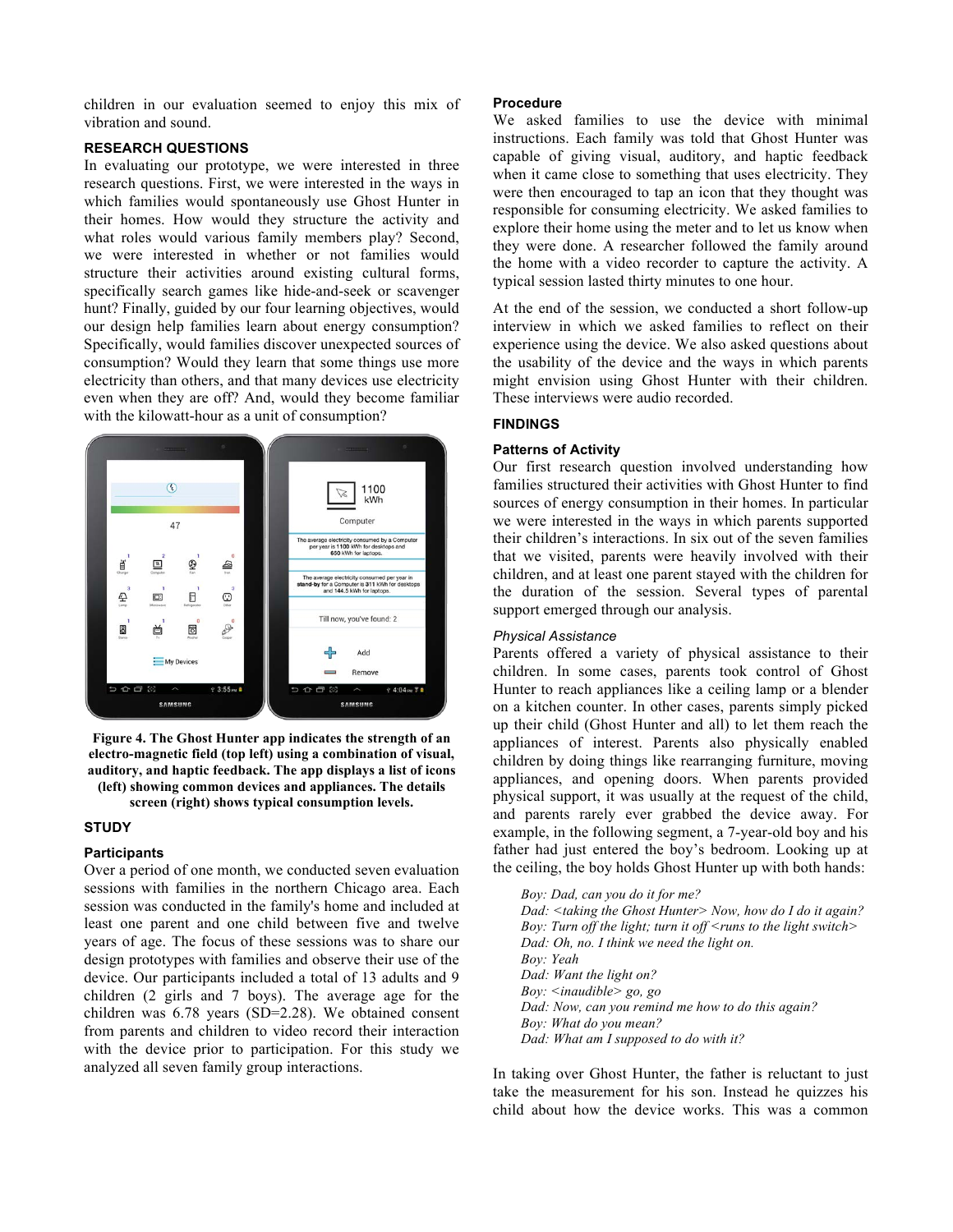

**Figure 5. Kids playing together**

occurrence in our evaluation sessions. Parents used similar questions to elicit children's explanations of the activity, creating moments of reflection and reinforcement of concepts.

#### *Conceptual Elaboration*

As shown in the previous example, parents tried to help their children understand the activity both through questions and explanations. In this example, a mother and father are exploring the home with their five-year-old daughter. Initially, the father is holding the Ghost Hunter and brings it close to a cell phone plugged in to its charger, causing a beeping noise.

*Mom and Girl: Whoa-aaa Mom: What's happening? Girl: It went all the way up. Dad: Really far up. But there's no light on my phone. So what do you think it's measuring then? Girl: It's measuring electricity! Dad: Maybe, yeah. […] Girl: <holding the Ghost Hunter next to a lamp> Dad: So, what do you think this would be good for? Girl: Electricity! Mom: What would you do… what would it be telling you about electricity, do you think? Girl: How much it is. Mom: You think it's how much electricity we're using?*

Throughout this session, both the mother and father asked questions to encourage the girl to expand on her explanations of what Ghost Hunter is measuring. By pointing out that the cell phone didn't have a light, the father was making a reference to an earlier discovery of a lamp that was consuming electricity. Several times in the session, the mother and father repeatedly turned things on and off (like a fan and a lamp) to demonstrate the effect on the EMF reading. At one point after turning a fan on and off several times, the girl speculated that perhaps the wind and electricity were triggering the device.

Parents also helped kids develop a conceptual understanding of the tablet computer app, and particularly the energy icons on the main screen. Parents often asked children what they thought certain icons meant. As an example, one father tried to help his son select the most appropriate icon for a dimmer light switch that he had just discovered: "*Is it a computer? Is it an iron? I don't think it's a refrigerator? <gesturing at the icons>*".

## *Helping Kids Find Examples of Energy Consumption*

The icons on the app also served as a sort of cue card for parents to suggest other sources of electricity consumption that kids might find. Throughout the sessions, parents made suggestions to encourage kids to broaden their search and possibly discover sources of electricity (such as a fish tank or a toy computer) that they might not have considered on their own. Parents didn't necessarily directly instruct their child to try specific appliances, but instead often asked leading questions. For example, "*do you see anything else on there <referring to the computer display> that we've got in the house? Do you recognize any of those pictures?*"

# *Kids Playing Together*

In two of the families, siblings played with Ghost Hunter together (Figure 5). Siblings took on many of the same roles as parents in the sense that they pointed out sources of electricity to test and indicated icons for their brother or sister to press. However, kids issued more direct instructions to one another rather than asking leading questions. We also observed instances of physical assistance. For example, one boy was stretching his body upward with the device to get a reading from a stereo amplifier. As he stretched, his brother helped by pressing the appropriate buttons on the tablet computer for him.

When kids played together, there were often small conflicts over whose turn it was to use the device, and turn taking was probably the most prevalent way in which children shared in the activity, in some cases mediated by the parent.

*Brother: My turn Mom: Yeah, you've had a long turn, sweetie Sister: Oh, I can try this! Mom: And then it's S's turn, okay?*

## *Kids Playing Alone*

In one family, a ten-year-old boy explored his home by himself. His mother was cooking dinner and the father was watching TV. Despite limited adult interaction, he was still able to find some interesting examples of electricity consumption. For example, his family had an electric trashcan in their home—the lid would open and close automatically using a proximity sensor. This produced a surprisingly strong electrical field that he was able to detect from a couple of feet away. One other interesting thing about this session was that he seemed more interested in exploring energy consumption in his bedroom rather than shared living spaces, which was more common in the other families.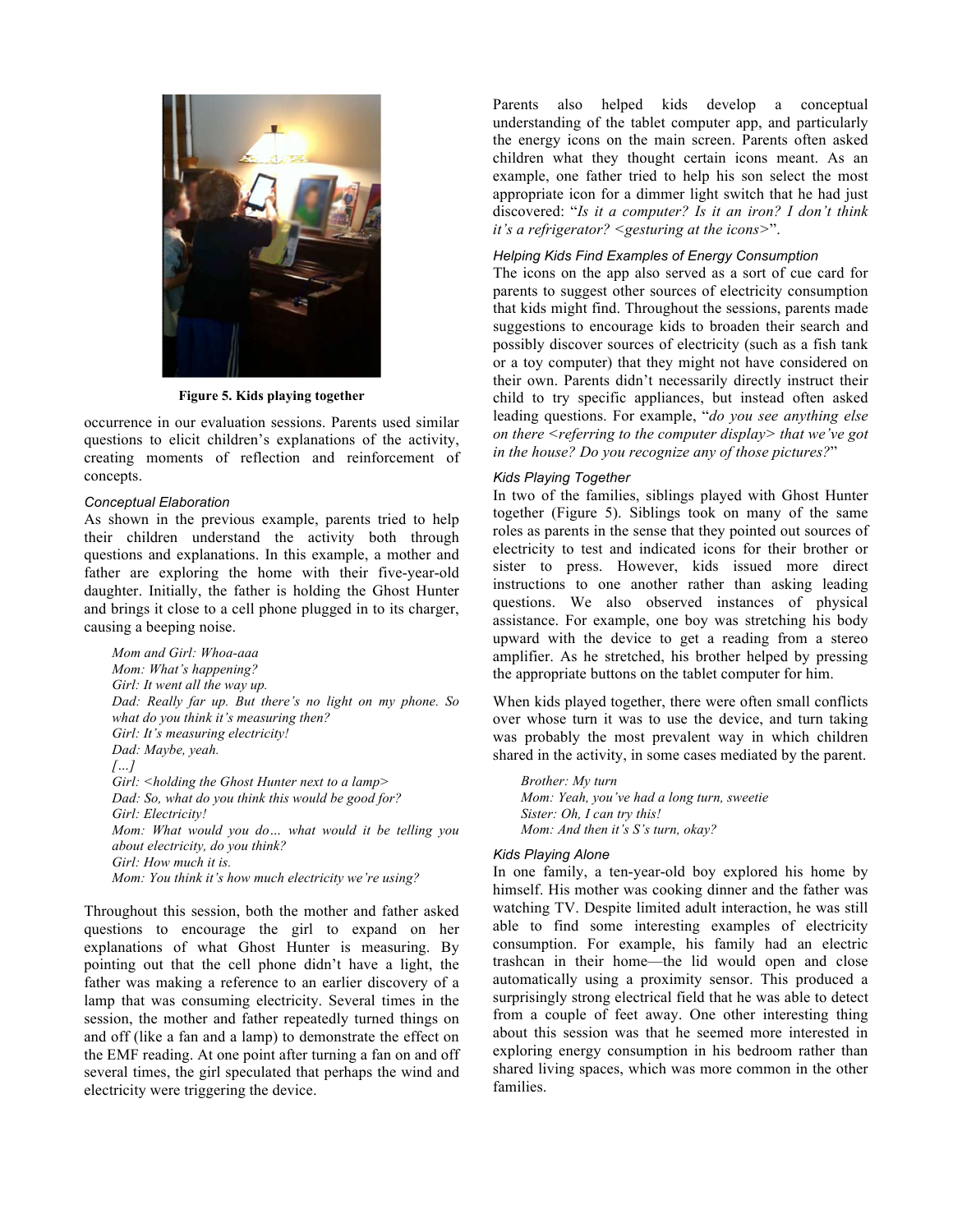# **Evoking Cultural Forms**

For our second research question, we were interested in whether or not we were able to evoke existing cultural forms through our design, particularly search games like hide-and-seek and scavenger hunt. On a superficial level, our observations indicated that kids and families were searching in odd unusual places for hidden things, reminiscent of a game of hide and seek. We also saw the use the app icons as a sort of checklist for framing the bounds of the activity. This seemed similar to a scavenger hunt. Perhaps more telling, however, were the small details of family interaction such as parents asking leading questions about where kids might find different sources of electricity consumption.

Beyond observing similarities between one type of activity and another, we also use post-interviews with families to try to elicit spontaneous connections from participants. In our sessions we were careful not to mention any specific games like hide-and-seek. One of our interview questions asked participants if the activity reminded them of any games, one boy replied:

*Boy: hide-and-go-electrical Researcher: ha ha. okay. Mom: Like hide-and-go-seek?*

Other families had similar reactions:

*Dad: Was it like a treasure hunt? Boy: Kind of like an electricity hunt.*

While families commonly referred to these types of games and activities, there were some exceptions. In one instance, a father mentioned that it felt like using a metal detector or a Geiger counter, while his daughter said that the activity felt like "science game". In another instance, a parent quizzed the child and helped him figure out the source of energy consumption by a process of elimination similar to the game 20-questions. In all, family activities patterns resembled search games for our target cultural forms. However, it is still unclear to what extent our design prompted these activities rather than families spontaneously adapted existing practices to suit the new task.

# **Learning about Energy Consumption**

For our last research question we were interested in whether or not families learned about energy consumption by using our system. Recall that we are interested in four target learning objectives.

#### *1. Unexpected sources of consumption*

Our first learning objective was to increase family awareness of household energy consumption. This outcome was likely achieved for the children in our study (usually with parental guidance). In most cases with parental guidance, children identified things like phone chargers, speakers, ceiling fans, and electric trashcans. It wasn't so much that children were surprised that these things used electricity as it was that the activity seemed to increase their awareness of just how many different things in a home consume electricity.

## *2. Standby power consumption*

Many household devices are always on (and always using electricity), but have distinct standby and active modes. For example, a microwave is always on displaying a clock, but is active when cooking. Microwaves were a phantom power draw that families found surprising despite the constant clock display. Three families found dishwashers' phantom draw to be a surprise since there was no constant display. Parents also used the Ghost Hunter to illustrate the difference between devices on standby versus active mode. Some families started the microwave to see if it would activate Ghost Hunter from farther away. Other devices, such as stereo amplifiers, elicited a similar response.

#### *3. Familiarization with units of consumption.*

We asked parents if they thought they could use the energy measurements displayed in the system to teach their kids about units of energy consumption, such as watts and kilowatt-hours. Three of the parents said that the system could serve this purpose using the information displayed on the *add device* screen. The other four families said the units of measurement would be difficult for the children to understand. However, using values displayed for multiple devices would give children a basis to compare energy consumption on a scale. Some families suggested that having a dollar amount would help to relate energy consumption values to children by emphasizing its influence on expenses. Parents were also interested in seeing values over different periods time (e.g. weekly, monthly, yearly). It is important to note that during the activity, children were more focused on finding devices and adding them to the list rather than reading the page of information. However, when parents were assisting they often highlighted these values, though this rarely resulted in discussions.

#### 4. *Learning about differences in consumption*

Our final learning objective was for families to understand that different devices consume different amounts of electricity. Ghost Hunter only seemed to be effective for this outcome in more extreme cases. For example, when a clothes drying machine is on, it produces a surprisingly strong EMF reading that activates Ghost Hunter from a few feet away, whereas most other appliances only activate the system from a range of a few inches. However, as mentioned above, families were mostly focused on exploring their homes rather than comparing different devices that they had already discovered.

#### **DISCUSSION**

Even though kids are active consumers of electricity and other forms of energy in homes, sustainable interaction design research has tended to focus on adults. While there is certainly value in targeting adults (who arguably consume the greatest proportion of energy and pay the bills), this focus might miss out on a valuable opportunities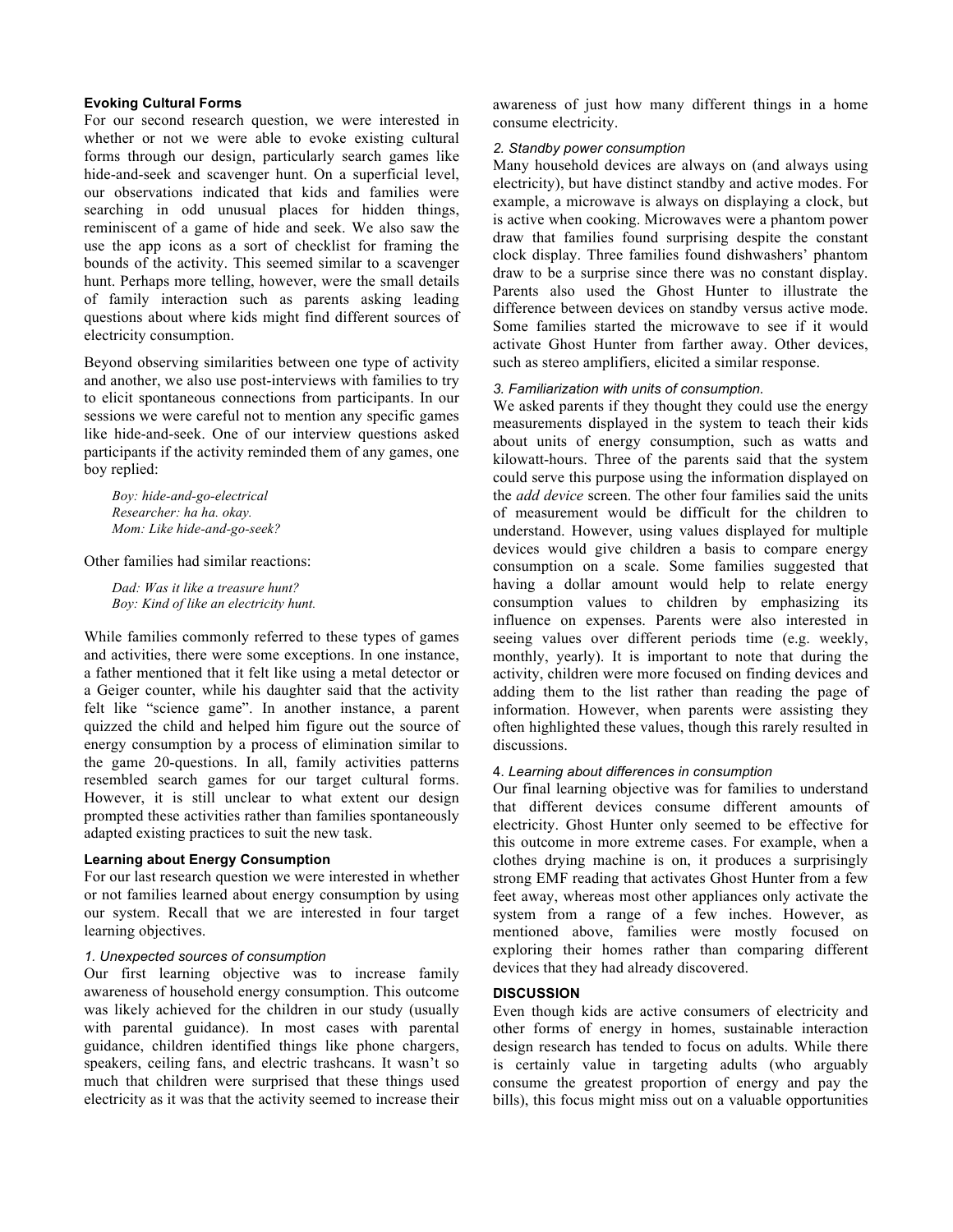to engage and empower young people to help move toward a more sustainable future. Ballantyne et al. [1] have made the case that involving kids in environmental education is not unidirectional, with parents simply imparting knowledge to their children. On the contrary, children might be instrumental in shaping family attitudes with respect to the environment [1]. In this paper, we present a design that takes a step in the direction of involving children as active participants in understanding energy consumption. Our intention with Ghost Hunter was, on the one hand, to take advantage of the "games" that many families seem to play spontaneously when they first install eco-feedback displays [6]. These activities coalesce around challenges like, "let's try to get our energy consumption down to zero." And they seem to echo familiar search games like hide-and-seek. By the same token, we sought to use our design to evoke the underlying cultural forms that these games represented, and, by extension, to cue potentially valuable practices. Ideally these practices involve resources that can be brought to bear on the task of understanding energy consumption in its various guises, and in thinking about the ramifications of such consumption.

Parental activities like offering physical assistance, conceptual elaboration of the task, and suggesting unexpected sources of energy consumption seemed valuable in helping kids learn through the activity. In terms of our target learning objectives, we were more successful in some areas than others. Ghost Hunter seemed good at helping families identify standby energy vampires and in realizing that some devices consume more electricity than others based on the strength of the EMF reading. However, we were less successful in getting families to pay attention to numeric values associated with various devices, and families never once mentioned the word "kilowatt hour" during the search sessions. This could be related to the kinds of cultural forms that we were attempting to evoke. Search games involve finding hidden things but not necessarily comparing the relative values of those things. It is possible that other cultural forms (such as children's card games) would be better for these sorts of outcomes.

Although communication about broader issues of sustainability was limited, there were subtle interactions between parents that went beyond just finding devices that draw electricity. For example, one family had a geothermal heating system in their home. When the kids went to the basement to explore the area with the Ghost Hunter, the father quizzed the kids about the system and then tried to explain how it worked. A few families talked about consumption in numeric terms but without reference to the unit, kWh). We believe that the Ghost Hunter was the catalyst for these conversations about household infrastructure.

We also noticed a distinct difference in the strategy involved in finding hidden sources of energy consumption based on the degree of adult supervision during the activity. Kids playing together were more inclined to go explore the entire home to try and find all sorts of devices, even those that were not on the list presented on the Ghost Hunter interface. Parents, on the other hand, seemed to use the interface elements as a checklist to guide their children towards the devices and appliances listed on the interface.

While our study in its current form cannot measure longterm behavior change, we believe that the device lends itself well for use more than once. Firstly, home electricity consumption changes based on factors like seasons, newly acquired devices etc. And, secondly, kids did not want to give up this device and often turned this activity into a cooperative or competitive endeavor; this gives us hope that kids might share this with their friends.

## **LIMITATIONS AND FUTURE WORK**

As a concept exploration, we believe that Ghost Hunter was a success. However, more work would need to be done to bring this sort of in home learning experience to a wider audience. With the current design of the Ghost Hunter, there are a few cases where it is difficult to isolate the source of an electromagnetic field. For example, if a coffee maker is on a kitchen counter in front of a microwave, pointing at the coffee maker can trigger the device, but it might not be immediately obvious which device was responsible. There are also some situations in which ambient electro-magnetic fields can interfere with the detector circuit. These occasional false alarms could reinforce incorrect understandings. For example, one child got a small reading from a heating vent. While our design had an icon of 'Casper' (the friendly ghost) precisely for instances where the Ghost Hunter registered a false reading, this usually required adult intervention to clarify its purpose.

Our software app, while simple, could also be improved. For example, we witnessed that for one girl, the goal of the activity seemed to shift, and she seemed to by trying to get 100 out of 100 on the EMF scale on the display. In a future version, we might remove the numeric value because it only corresponds to the strength of the EMF reading rather than actual current draw. It might also be interesting to combine Ghost Hunter with off-the-shelf whole-home electricity meters to provide multiple ways for families to understand consumption.

# **CONCLUSION**

In this paper we presented the design and evaluation of Ghost Hunter, a device designed to engage parents and children in informal learning activities in which they seek out "hidden" sources of electricity consumption in their homes. We believe that there are two complementary contributions of this work. The first is to investigate ways to involve entire families in learning about energy consumption. Our design concept begins to explore this space; we tried to assess what worked and what didn't for this particular approach. The second contribution is to